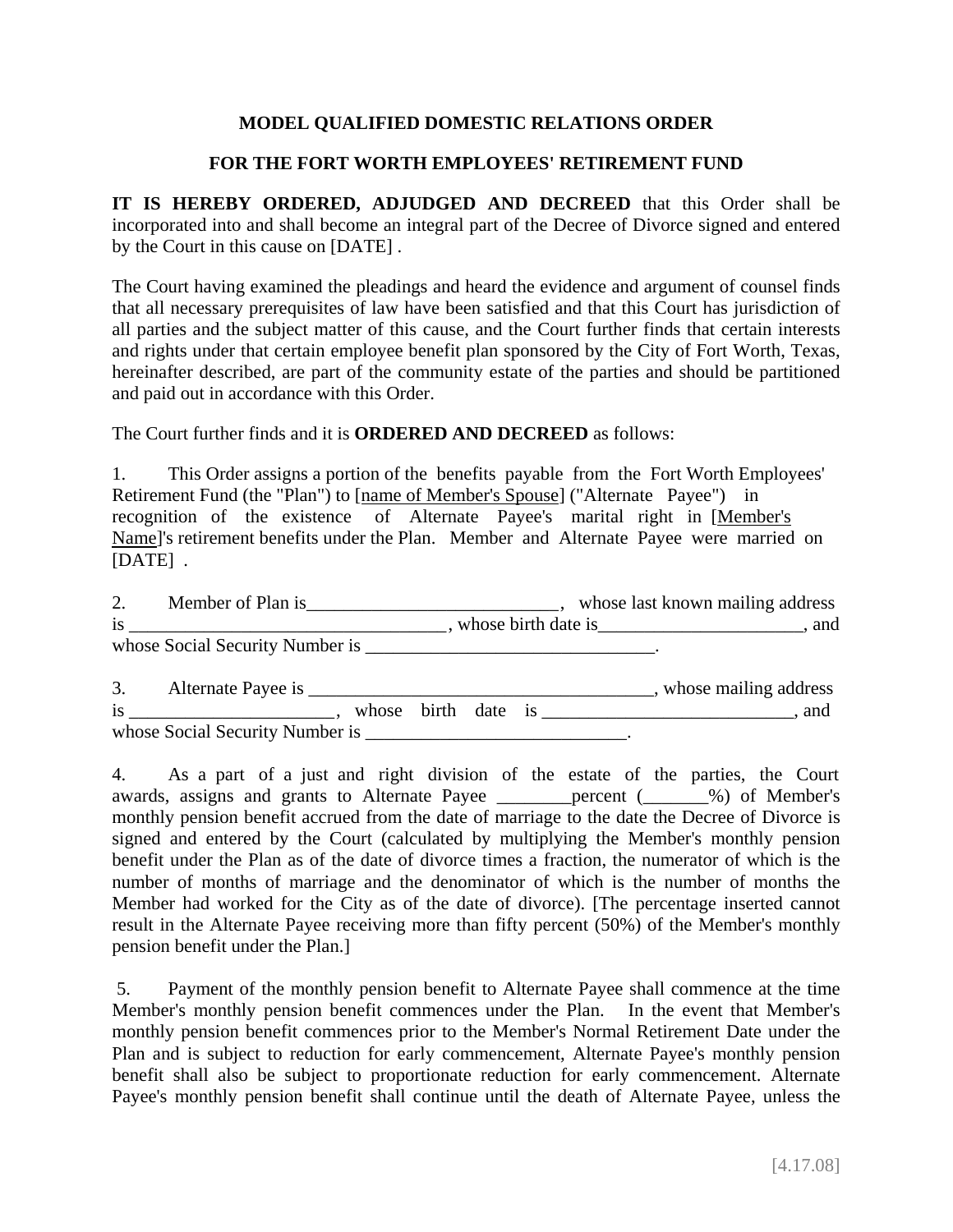Member predeceases the Alternate Payee. If the Plan makes a cost-of-living adjustment to the Member's monthly pension after Alternate Payee begins to receive benefits from the Plan pursuant to this Order, a proportionate cost-of-living adjustment shall also be made to Alternate Payee's monthly pension benefit.

6. Should the Member predecease Alternate Payee, no further monthly pension benefit shall be paid to Alternate Payee. In such event, if the Member and Alternate Payee have not yet received total distributions from the Plan equal to or greater than the Member's contributions to the Plan, then Alternate Payee shall receive the percentage of the remaining contributions as determined under the Plan.

7. In the event that a Member makes (or has made) a DROP election pursuant to the terms of (and rules and regulations under) the Plan, Alternate Payee shall receive the same percentage of the Members' DROP Account that the Alternate Payee receives (or would receive) of the Members' monthly pension benefits under paragraph 4, above (including any cost-of-living adjustments). Payment of the percentage of the Members' DROP Account to Alternate Payee shall be made on or about the same time that the Members' DROP Account is paid to the Member.

8. In the event that the Member terminates employment with the City of Fort Worth and receives a return of contributions (plus Regular Interest as defined in the Plan) from the Plan, Alternate Payee shall not receive a monthly pension benefit from the Plan, but rather shall receive \_\_\_\_\_\_ percent ( \_\_\_\_\_%) of the Member's contributions to the Plan (plus Regular Interest) from the date of marriage to the date the Decree of Divorce is signed and entered by the Court in this matter, plus Regular Interest from such date. [The percentage inserted cannot result in Alternate Payee receiving more than fifty percent (50%) of the Member's contributions to the Plan (plus Regular Interest).]

9. This Order is not intended to require the Plan to provide any type or form of benefit or any option not otherwise provided by the Plan, nor shall this Order require the Plan to provide for increased benefits, except as provided above with respect to cost-of-living adjustments.

10. This Order does not require the Plan to provide benefits to Alternate Payee that are required to be paid to another alternate payee under another order previously determined to be a qualified domestic relations order.

11. All benefits payable under the Plan, other than those payable to Alternate Payee under this Order and those payable to an alternate payee under any other order previously determined to be a qualified domestic relations order, shall be payable to Member.

12. The benefits hereby assigned to Alternate Payee shall be paid to Alternate Payee notwithstanding Member's anticipated continued employment with the City of Fort Worth.